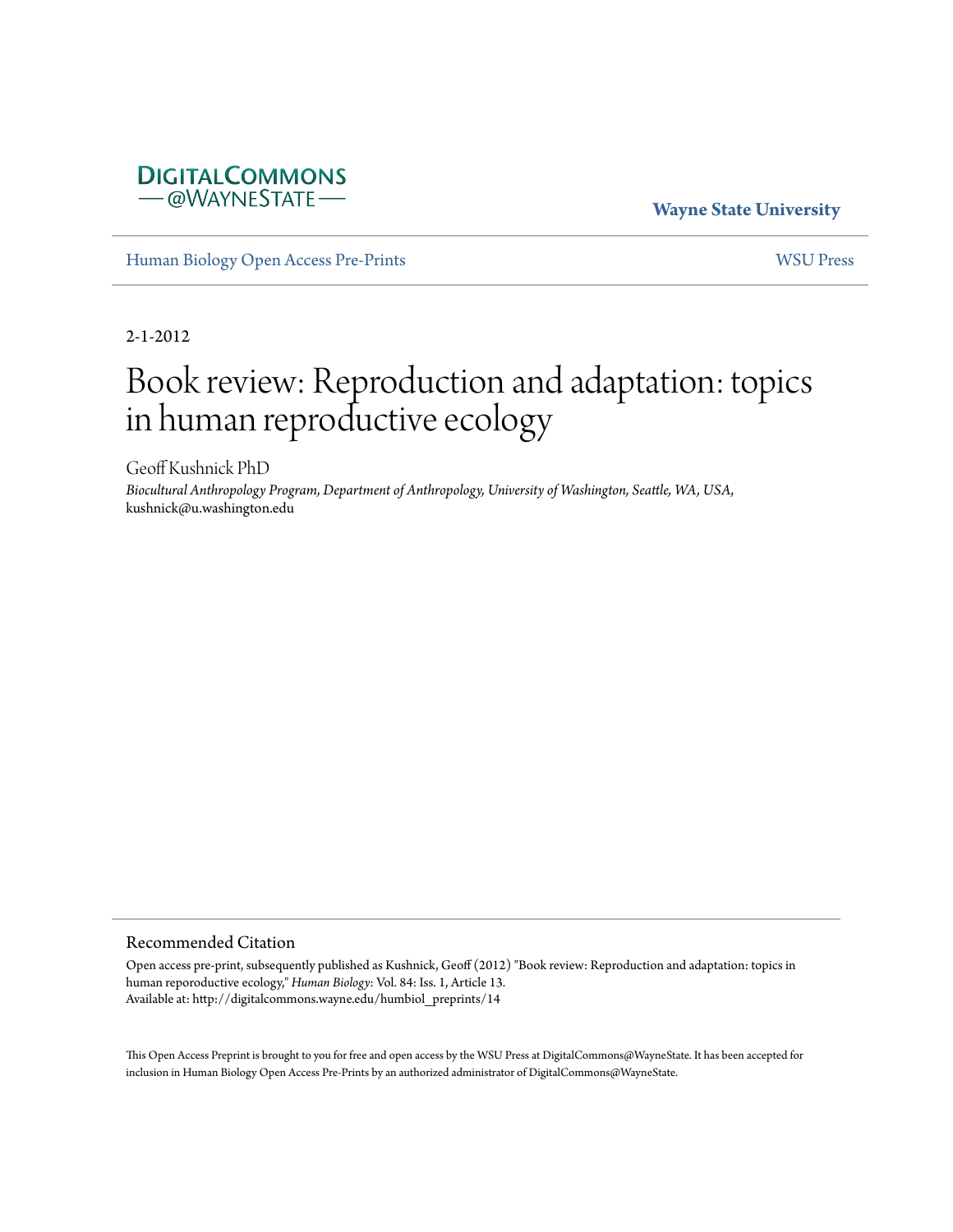REPRODUCTION AND ADAPTATION: TOPICS IN HUMAN REPRODUCTIVE ECOLOGY. Edited by C.G. Mascie-Taylor and Lyliane Rosetta. Cambridge Studies in Biological and Evolutionary Anthropology, Vol. 59. Cambridge: Cambridge University Press. 2011. 282 pp. \$99.00 (hardback). ISBN 978-0-521-50963-3.

This edited volume is the 59th addition to the Cambridge Studies in Biological and Evolutionary Anthropology series, and is the published result of the Second Parkes Foundation Workshop held in 2007. The individual merit of each the 13 chapters is the highlight of the book. Some of the chapters, as one might expect, are more meritorious than others. The volume as a whole, however, is so sparsely contextualized that it reads more like a journal of human reproductive ecology reviews than a book. For instance, the editors provide nothing more than a half-page preface—two thirds devoted to acknowledgments and a description of the Parkes Foundation's mission of fostering biosocial research, the other third to listing the volume's four themes. The book lacks synthesis and systematic organization. This could have been remedied with a meatier preface or, even better yet, having the chapters bundled into four sections, one for each theme, each section with a contextualizing introductory essay.

I learned a lot from reading the volume, but was disappointed in the end by the undelivered promise of a book about adaptation. The title implies an adaptationist perspective yet, with the exception of 2 or 3 papers, the collection is all but devoid of evolution (except perhaps, in the Dobzhanskyan sense that everything in biology is better understood in its light). Most of the chapters cover topics in the physiology of reproduction, adopting a proximate perspective (i.e., interested in problems of mechanism). This lens for examining the biological underpinnings of reproduction is important, and without it we would lack a complete understanding of the phenomenon, but it is no more adaptationist or evolutionary than is the coverage of, say, the digestive system in a human biology text, even if we accept that the digestive system is a beautifully designed (if not suboptimal) collection of adaptations. This may be less troublesome for other readers, but as a human behavioral ecologist with interests in reproduction, the distinction between evolutionary (functional/ultimate and phylogenetic/historical) and non-evolutionary

1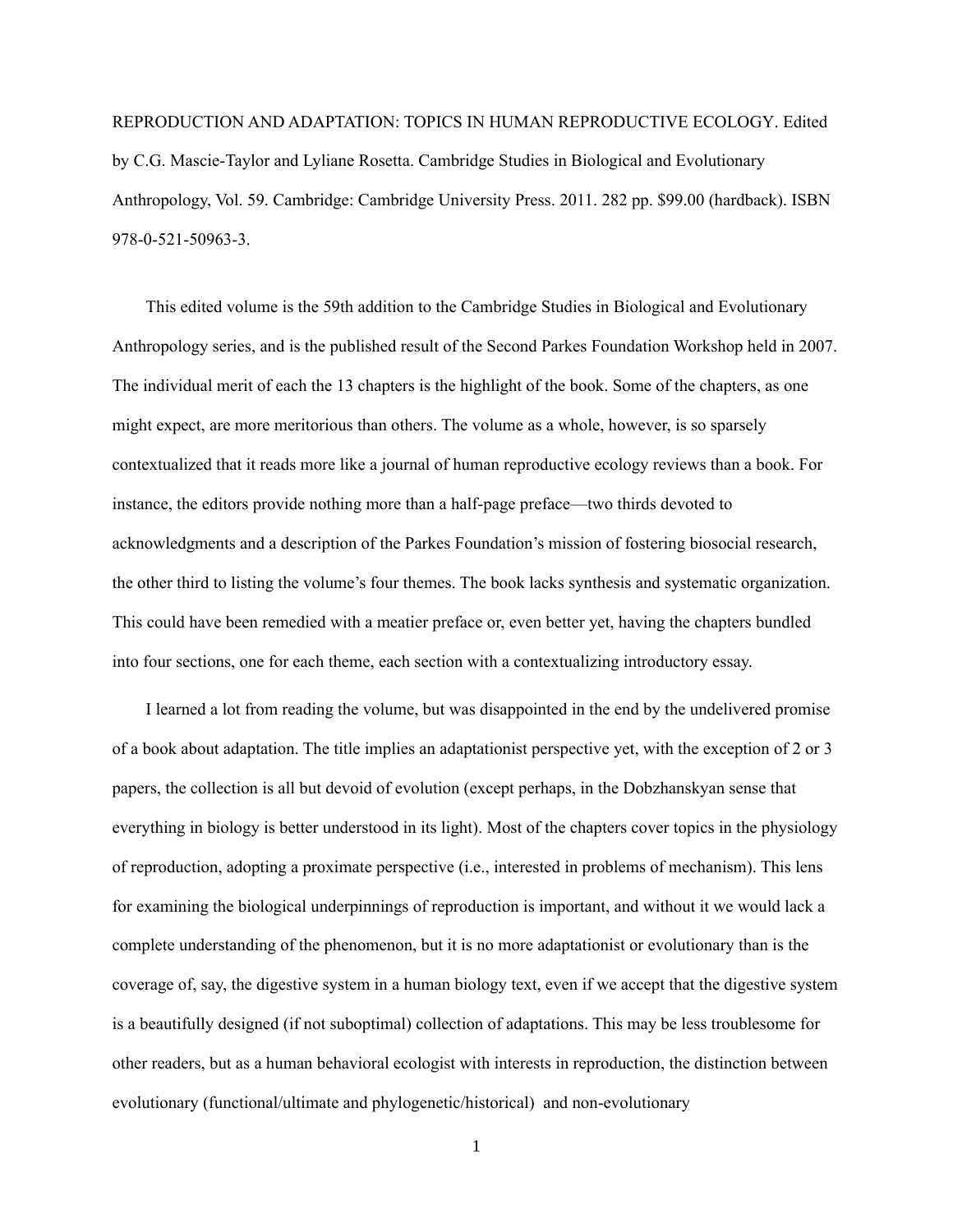(proximate/mechanistic and developmental/ontogenetic) explanations in biology is central to my understanding of these issues.

The range of topics covered in this volume was impressive. Among the notable chapters were the ones that provided a review of the literature on an interesting topic, even if it was a selective review, such as the chapter on the cancer of the mammary gland and the one on growth and sexual maturation in nonhuman primates. Some of the papers were provocative or quirky, such as the chapter that outlined a novel hypothesis concerning male reproduction and genetic pathology, and the chapter on the use of a sheep model for studying adolescent reproduction. Some of the papers provided important details of new analytical methods, such as the chapter on the analysis of menstrual-cycle field studies. I applaud the authors of that chapter for making their R syntax available to readers. I question the editorial decision (the editors are also co-authors of this chapter) to use 10% of the book's length for half single-spaced, half double-spaced, computer code—27 pages in a 282-page book. Or, perhaps, the honus lies with the publisher to develop a mechanism for the online publication of supplementary materials (like many primary journals have done). Finally, the least notable chapters in the volume were overly short, covered topics that have been adequately covered elsewhere, and were overly reliant on dated references.

Overall, the book lacks comprehensive enough coverage of reproductive ecology to serve as an introduction to the topic. Many of the individual chapters are interesting, though, so I imagine the book will end up on the shelves of hardcore reproductive ecology scholars. Even more, I could see using a something like this as the textbook for an advanced undergraduate or graduate seminar in human biology. For the vast majority of us, however, I think the book will be something that at some point we may, or may not, check out from the library for one or a couple of interesting articles on a topic we are researching.

#### Geoff Kushnick, PhD

#### Biocultural Anthropology Program

2